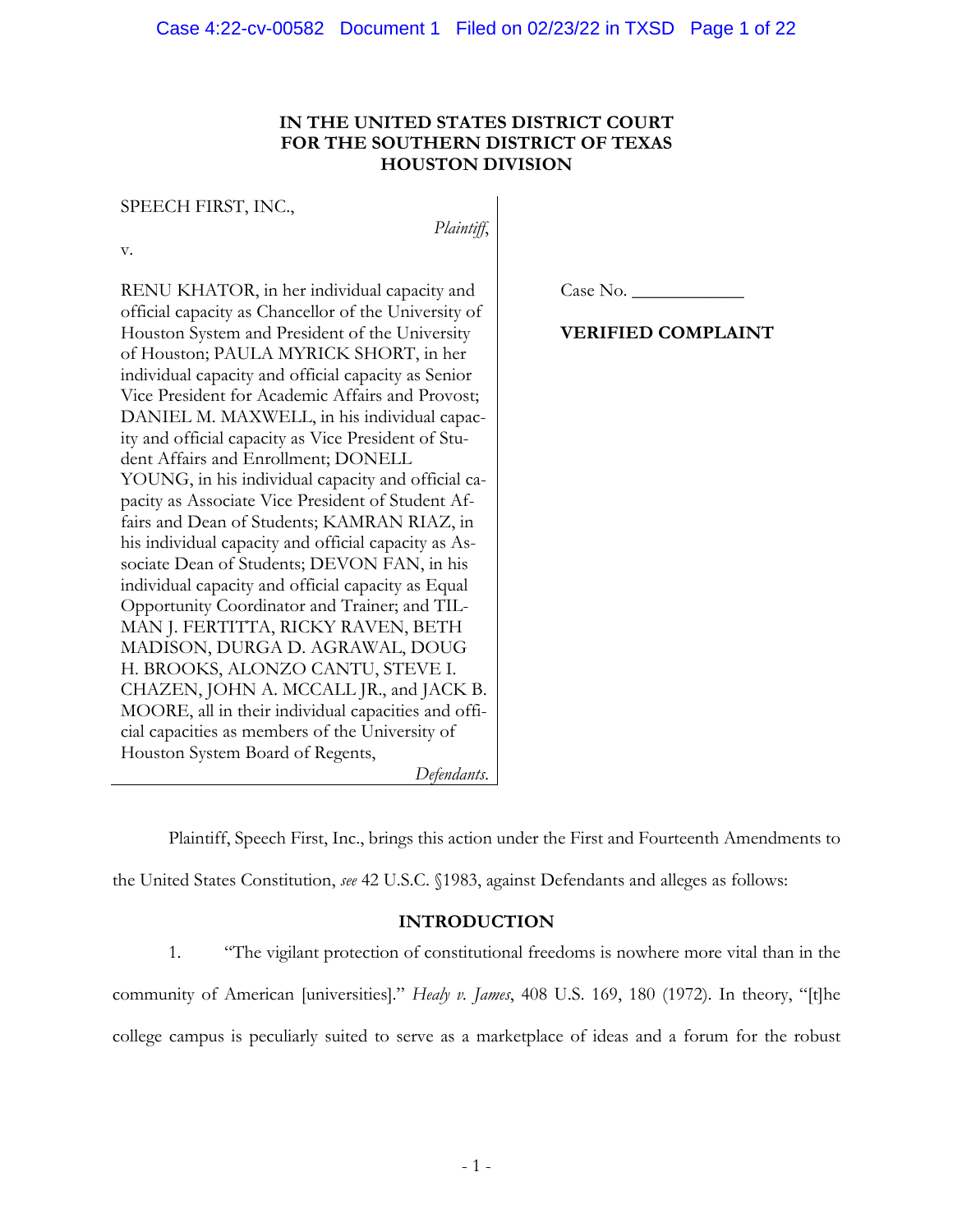### Case 4:22-cv-00582 Document 1 Filed on 02/23/22 in TXSD Page 2 of 22

exchange of different viewpoints." *Solid Rock Found. v. Ohio State Univ.*, 478 F. Supp. 96, 102 (S.D. Ohio 1979).

2. Yet the University of Houston System and the University of Houston (together, the "University") and their officials have enacted a speech code that punishes students for engaging in protected speech and deters them from expressing views that are outside the mainstream.

3. The University's "harassment" policy disciplines students who "subject[] an individual on the basis of their membership in a protected class to unlawful severe, pervasive, or persistent treatment" that

1. is "[h]umiliating, abusive, or threatening" and "denigrates or shows hostility or aversion towards an individual or group"; or

2. creates "[a]n intimidating, hostile, or abusive learning, living, or working environment, or an environment that alters the conditions of learning, living, or working"; or

3. causes "[a]n unreasonable interference with an individual's academic or work performance."

According to the University, "harassment" that violates this policy includes "epithets or slurs," "negative stereotyping," "denigrating jokes," and "display or circulation (including through email or virtual platforms) of written or graphic material in the learning, living, and working environment."

4. This overbroad restriction on protected speech violates the First and Fourteenth Amendments.

### **JURISDICTION AND VENUE**

5. This action arises under the First and Fourteenth Amendments to the United States Constitution and is brought via 42 U.S.C. §§1983 and 1988.

6. The Court has subject-matter jurisdiction under 28 U.S.C. §§1331 and 1343.

7. Venue is proper under 28 U.S.C. §1391 because all Defendants reside here and a sub-

stantial part of the events or omissions giving rise to the claims occurred here.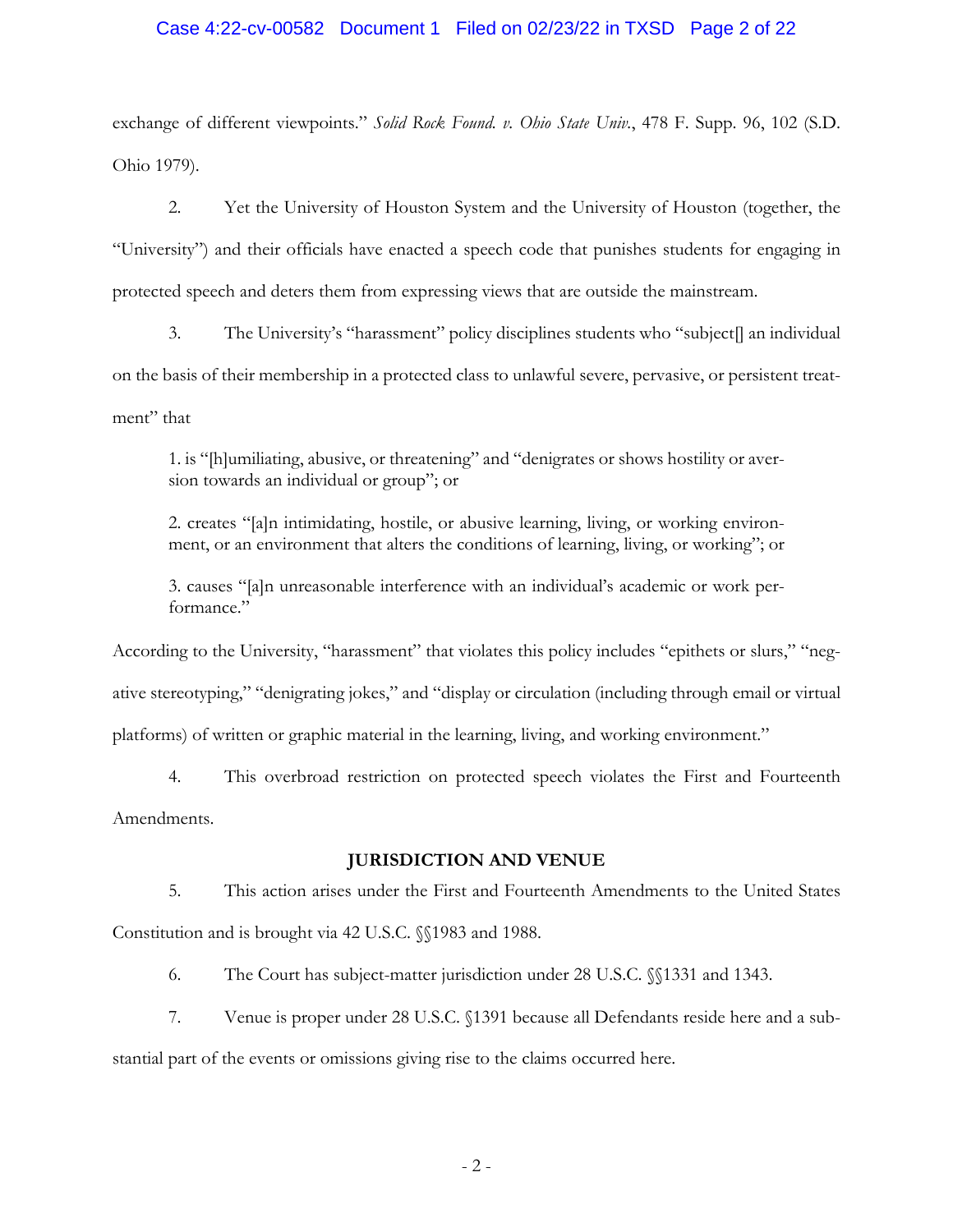### **PARTIES**

8. Plaintiff, Speech First, Inc., is a nationwide membership organization of students, alumni, and other concerned citizens. Speech First is dedicated to preserving civil rights secured by law, including the freedom of speech. Speech First seeks to protect the rights of students and others at colleges and universities through litigation and other lawful means. Speech First has members who attend the University, including Students A, B, and C.

9. The University of Houston System is a public institution that oversees the University of Houston, the University of Houston-Clear Lake, the University of Houston-Downtown, and the University of Houston-Victoria. Policies issued by the University of Houston System are binding on each of the member universities.

10. The University of Houston is a public university organized and existing under the laws of Texas.

11. Defendant Renu Khator is Chancellor of the University of Houston System and President of the University of Houston. Khator is responsible for the enactment and enforcement of all University policies, including the harassment policy challenged here. Khator is sued in her individual and official capacities.

12. Defendant Paula Myrick Short is Senior Vice President for Academic Affairs and Provost of the University. Myrick Short is responsible for the implementation and enforcement of University policies, including the harassment policy challenged here. Myrick Short is sued in her individual and official capacities.

13. Defendant Daniel M. Maxwell is Vice President of Student Affairs and Enrollment at the University. Maxwell is responsible for overseeing the enforcement of University policies, including the harassment policy challenged here. Maxwell is sued in his individual and official capacities.

- 3 -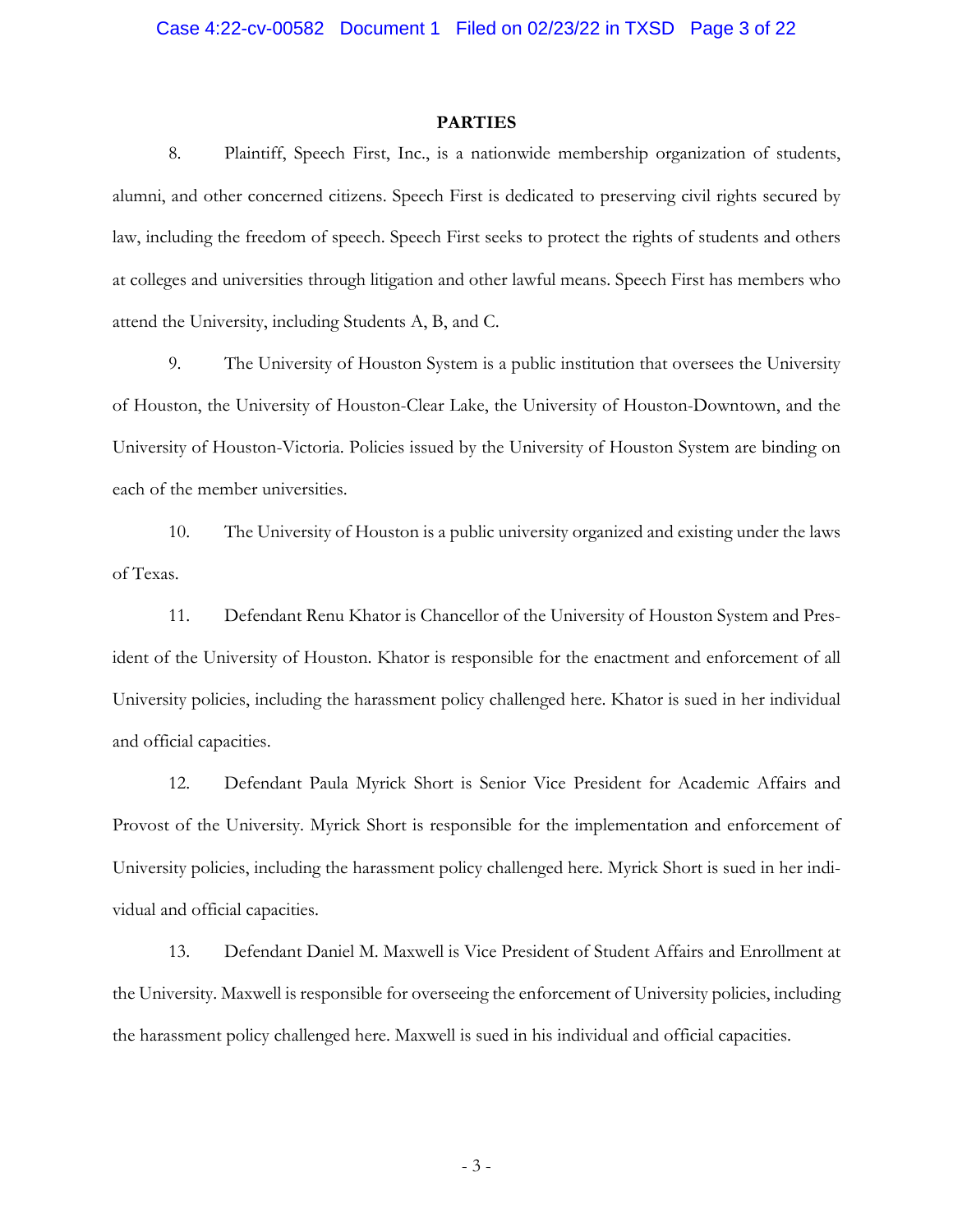### Case 4:22-cv-00582 Document 1 Filed on 02/23/22 in TXSD Page 4 of 22

14. Defendant Donell Young is Associate Vice President of Student Affairs and Dean of Students at the University. Young is responsible for all aspects of the Dean of Students Office, including enforcement of the harassment policy challenged here. Young is sued in his individual and official capacities.

15. Defendant Kamran Riaz is Associate Vice President of Student Affairs and Dean of Students at the University. Riaz manages the day-to-day functions of the Dean of Students Office and is the principal coordinator of how the University enforces its student-conduct policies, including the harassment policy challenged here. Riaz is sued in his individual and official capacities.

16. Defendant Devon Fan is Equal Opportunity Coordinator and Trainer at the University. Fan is responsible for enforcement of the harassment policy challenged here. Fan is sued in his individual and official capacities.

17. Defendants Tilman J. Fertitta, Ricky Raven, Beth Madison, Durga D. Agrawal, Doug H. Brooks, Alonzo Cantu, Steve I. Chazen, John A. McCall Jr., and Jack B. Moore are members of the University of Houston System Board of Regents. The Board of Regents is the governing body of the University of Houston System and is responsible for establishing policies that apply to all member universities, including the harassment policy challenged here. The Board Defendants are all sued in their individual and official capacities.

#### **BACKGROUND**

#### **I. College Students and Their First Amendment Rights**

18. "The First Amendment reflects 'a profound national commitment to the principle that debate on public issues should be uninhibited, robust, and wide-open.'" *Snyder v. Phelps*, 562 U.S. 443, 452 (2011) (quoting *N.Y. Times Co. v. Sullivan*, 376 U.S. 254, 270 (1964)). "The right of citizens to inquire, to hear, to speak, and to use information to reach consensus is a precondition to enlightened self-government and a necessary means to protect it." *Citizens United v. FEC*, 558 U.S. 310, 339 (2010).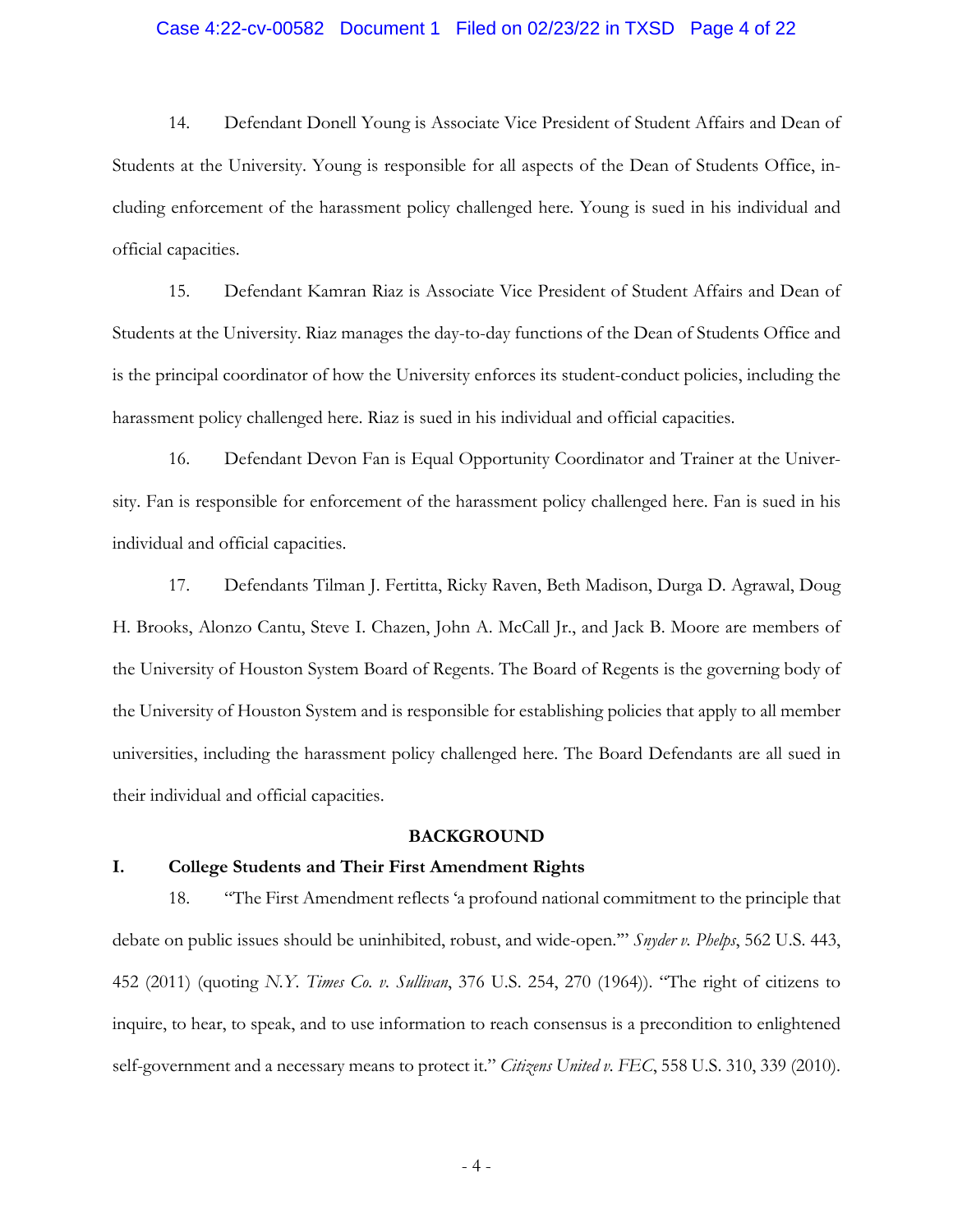### Case 4:22-cv-00582 Document 1 Filed on 02/23/22 in TXSD Page 5 of 22

19. The First Amendment's importance is at its apex at our nation's colleges and universities. "The vigilant protection of constitutional freedoms is nowhere more vital than in the community of American schools [of higher education]. The college classroom with its surrounding environs is peculiarly the 'marketplace of ideas.'" *Healy*, 408 U.S. at 180 (quoting *Shelton v. Tucker*, 364 U.S. 479, 487 (1960)). The core principles of the First Amendment "acquire a special significance in the university setting, where the free and unfettered interplay of competing views is essential to the institution's educational mission." *Doe v. Univ. of Mich.*, 721 F. Supp. 852, 863 (E.D. Mich. 1989) (citing *Keyishian v. Bd. of Regents*, 385 U.S. 589, 603 (1967)). "Teachers and students must always remain free to inquire, to study and to evaluate, to gain new maturity and understanding; otherwise our civilization will stagnate and die." *Sweezy v. N.H. ex rel. Wyman*, 354 U.S. 234, 250 (1957).

20. The First Amendment's protections, moreover, are "not confined to the supervised and ordained discussion which takes place in the classroom" but extend throughout a university's campus. *Solid Rock Found.*, 478 F. Supp. at 102.

21. Put simply, "First Amendment protections [do not] apply with less force on college campuses than in the community at large." *Healy*, 408 U.S. at 180. "The mere dissemination of ideas no matter how offensive to good taste—on a state university campus may not be shut off in the name alone of 'conventions of decency.'" *Papish v. Bd. of Curators of Univ. of Mo.*, 410 U.S. 667, 670 (1973). Indeed, "the point of all speech protection is … to shield just those choices of content that in someone's eyes are misguided, or even hurtful." *Hurley v. Irish-American Gay, Lesbian, and Bisexual Group of Boston, Inc.*, 515 U.S. 557, 574 (1995).

22. These principles apply with more force "[i]n our current national condition," not less. *Speech First, Inc. v. Fenves*, 979 F.3d 319, 339 (5th Cir. 2020).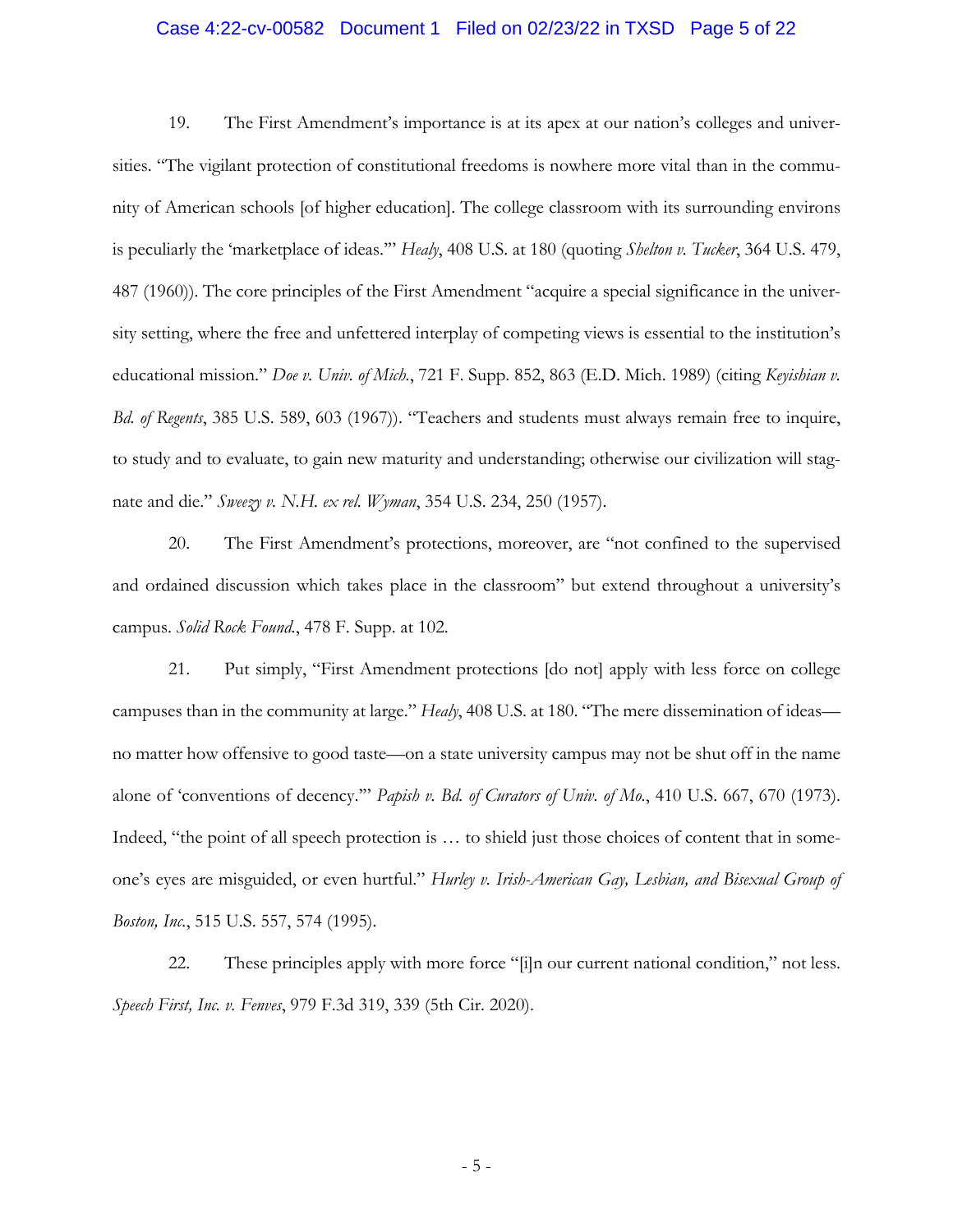### Case 4:22-cv-00582 Document 1 Filed on 02/23/22 in TXSD Page 6 of 22

### **II. Universities' Use of Overbroad "Harassment" Policies to Chill Speech**

23. Instead of promoting the "robust exchange of ideas," *Keyishian*, 385 U.S. at 603, universities are now more interested in protecting students from ideas that make them uncomfortable.

24. Under the guise of "prohibit[ing] discriminatory harassment, unconstitutionally overbroad harassment policies" have "proliferated" at universities across the country. *Spotlight on Speech Codes 2021* at 13, FIRE, bit.ly/2PxkFzr (*2021 Spotlight*). All too often, "harassment" bans "fail to limit themselves to the narrow definition of harassment that is outside the realm of constitutional protection. Instead, they expand the term to prohibit broad categories of speech that do not even approach actionable harassment, despite similar policies having been struck down by federal courts years earlier." *Id.* at 19 & n.50 (collecting cases); *see also Fenves*, 979 F.3d at 338-39 & n.17 (collecting a "consistent line of cases that have uniformly found campus speech codes unconstitutionally overbroad or vague"). In other instances, university policies purport to "define harassment narrowly, then proceed to provide a list of examples of prohibited conduct that do not necessarily meet that standard when standing alone." *2021 Spotlight* 19.

25. Contrary to popular belief, "'there is no harassment exception to the First Amendment's Free Speech Clause.'" *DeJohn v. Temple Univ.*, 537 F.3d 301, 316 (3d Cir. 2008) (quoting *Saxe v. State Coll. Area Sch. Dist.*, 240 F.3d 200, 204, 210 (3d Cir. 2001)). When bans on "'harassment'" cover speech, they impose "'content-based'" and often "'viewpoint-discriminatory'" restrictions on that speech. *Saxe*, 240 F.3d at 206 (quoting *DeAngelis v. El Paso Mun. Police Officers Ass'n*, 51 F.3d 591, 596- 97 (5th Cir. 1995)).

26. Universities with overbroad harassment policies often point to Title IX as a defense. *See 2021 Spotlight* 25. True, in *Davis v. Monroe County Board of Education*, the Supreme Court held that schools can violate Title IX's ban on sex-based discrimination if they are deliberately indifferent to sexual harassment by students. 526 U.S. 629, 633 (1999). But *Davis*, recognizing that public schools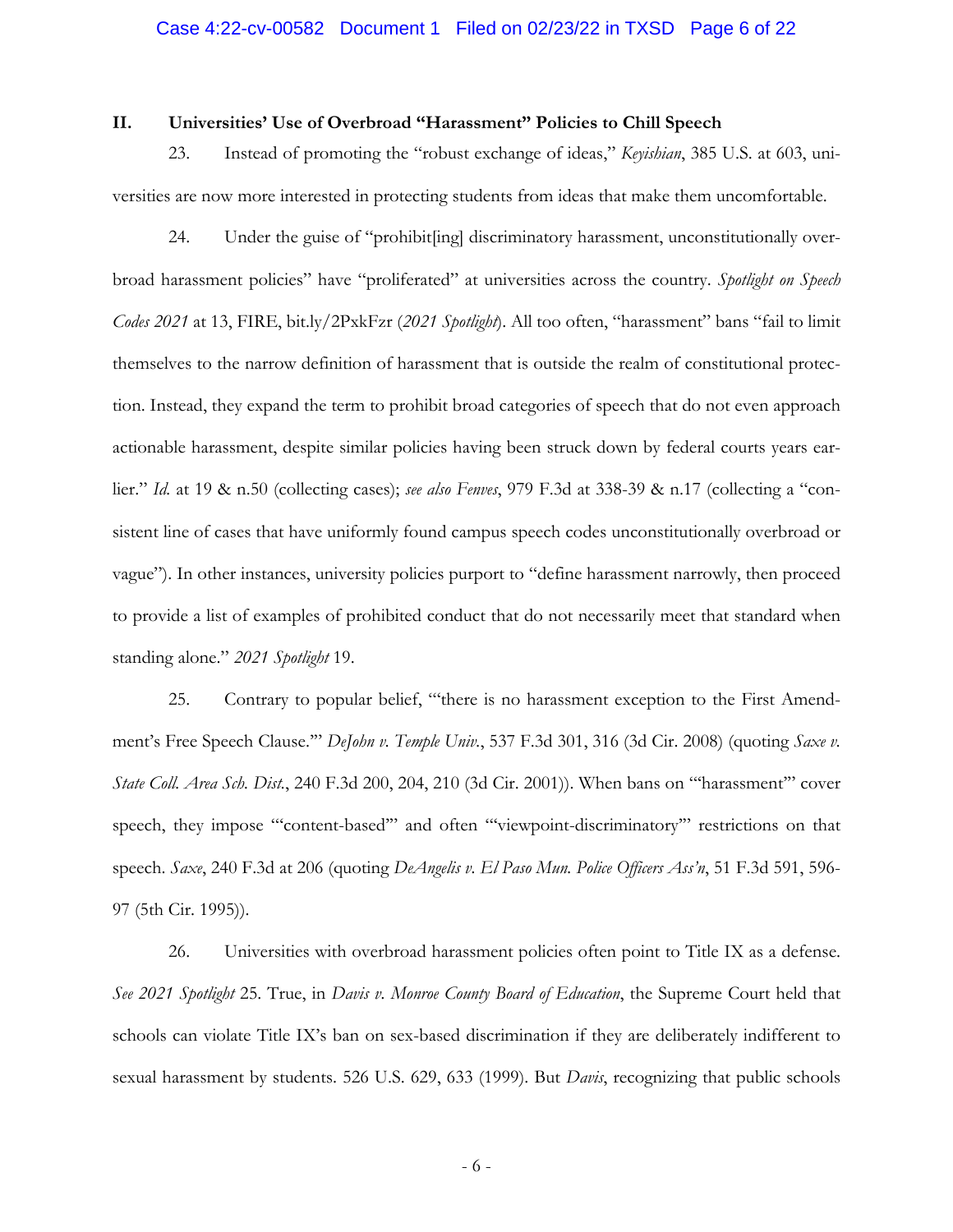### Case 4:22-cv-00582 Document 1 Filed on 02/23/22 in TXSD Page 7 of 22

are constrained by the First Amendment, adopted a narrow, speech-protective definition of sexual harassment: Actionable harassment under Title IX must be "behavior [that] is so severe, pervasive, and objectively offensive that it denies its victims the equal access to education." *Id.* at 652.

27. Despite this clear guidance from the Supreme Court, many universities define "harassment" more broadly than *Davis*. *See 2021 Spotlight* 25.

28. The Department of Education formally addressed this issue in 2020 through a regulation issued via notice-and-comment rulemaking. The 2020 rule "adopts" the Supreme Court's definition of sexual harassment from *Davis* "verbatim." *Nondiscrimination on the Basis of Sex in Education Programs or Activities Receiving Federal Financial Assistance*, 85 Fed. Reg. 30,026, 30,036 (May 19, 2020). The *Davis* standard "ensures that speech ... is not peremptorily chilled or restricted" because it applies only when harassment rises to the level of "serious *conduct* unprotected by the First Amendment." *Id.* at 30,151-52 (emphasis added); *see also id.* at 30,162-63. The 2020 rule thus defines "[s]exual harassment" to mean, in relevant part, "[u]nwelcome conduct determined by a reasonable person to be so severe, pervasive, and objectively offensive that it effectively denies a person equal access to the recipient's education program or activity." 34 C.F.R. §106.30(a).

29. Unfortunately, the Department's 2020 rule did not settle things. Most universities responded to it by imposing two separate harassment policies: one "Title IX harassment policy" that adopts the *Davis* standard, and another "non-Title IX harassment policy" that is much broader. *See 2021 Spotlight* 26.

30. Unsurprisingly, the rise of overbroad "harassment" policies at universities has contributed to a parallel rise in the percentage of college students who believe they are not free to express controversial opinions on campus. According to a September 2020 survey of more than 20,000 American college students, an astonishing 42 percent of students believe their university would punish them for making an offensive or controversial statement. *2020 College Free Speech Rankings* 19, FIRE (Sept.

- 7 -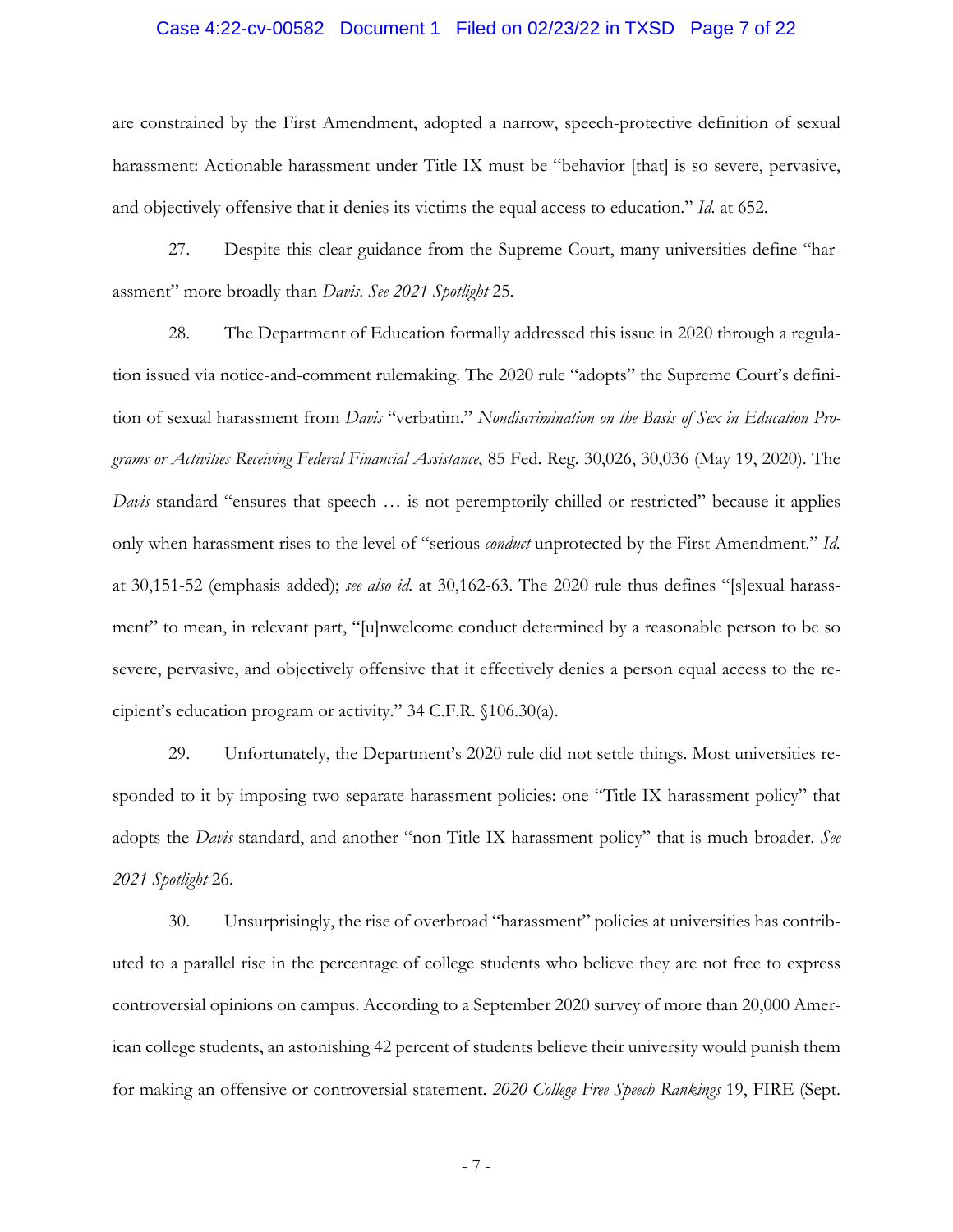### Case 4:22-cv-00582 Document 1 Filed on 02/23/22 in TXSD Page 8 of 22

2020), bit.ly/3w4miVG. A separate survey found that, among non-freshman college students, nearly half reported that "sharing ideas and asking questions without fear of retaliation, even when those ideas are offensive to some people," had become "more difficult" in the Fall 2020 semester than previously. *Campus Expression Survey Report 2020*, at 3, Heterodox Academy (Mar. 2021), bit.ly/31oG-Biy.

### **III. The University's Harassment Policy**

31. On December 27, 2021, the University issued Policy No. 01.D.07, titled "Anti-Discrimination" ("the Harassment Policy").

32. The Policy prohibits students from engaging in "harassment." The Policy defines "harassment" as "[s]ubjecting an individual on the basis of their membership in a Protected Class to unlawful severe, pervasive, or persistent treatment that is:

- Humiliating, abusive, or threatening conduct or behavior that denigrates or shows hostility or aversion toward an individual or group;
- An intimidating, hostile, or abusive learning, living, or working environment, or an environment that alters the conditions of learning, living, or working; or
- An unreasonable interference with an individual's academic or work performance."

33. The Policy defines "Protected Class" as a class of persons who are protected under law "on the basis of race, color, sex (including pregnancy), genetic information, religion, age (over 40), national origin, disability, veteran status, sexual orientation, gender identity or status, gender expression, or any other legally protected status."

34. The Policy's "[e]xamples of harassment" make clear that the Policy covers protected speech. Examples of harassment "include but are not limited to: epithets or slurs, negative stereotyping, threatening, intimidating, or hostile acts, denigrating jokes and display or circulation (including through email or virtual platforms) of written or graphic material in the learning, living, or working environment."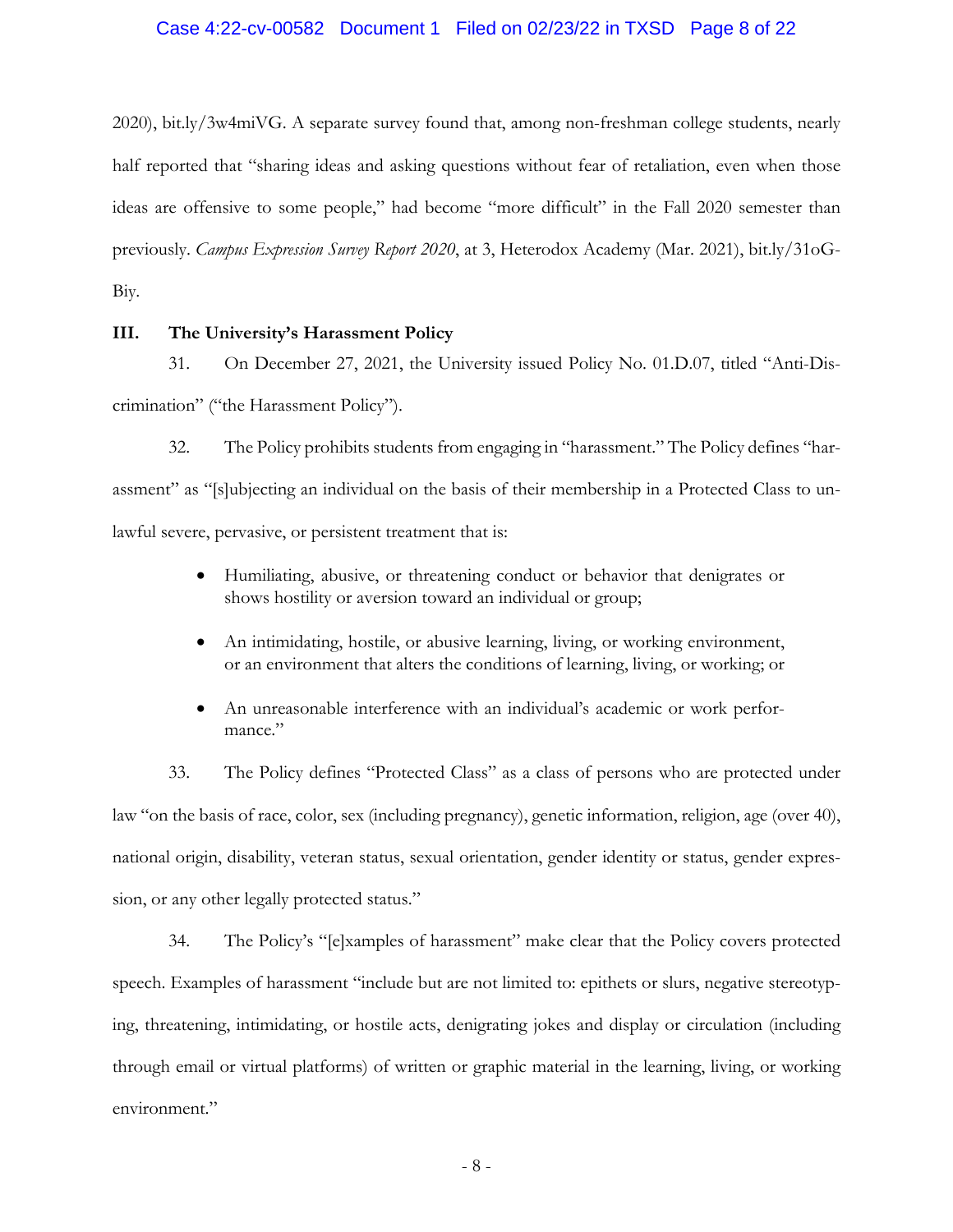### Case 4:22-cv-00582 Document 1 Filed on 02/23/22 in TXSD Page 9 of 22

35. Under the Policy, even "[m]inor verbal and nonverbal slights, snubs, annoyances, insults, or isolated incidents including, but not limited to microaggressions," can constitute harassment if "such incidents keep happening over time and are targeting a Protected Class." *Id*. at 6. The Policy warns that "academic freedom and freedom of expression will not excuse behavior that constitutes a violation of the law or this Policy."

36. The University claims broad "jurisdiction" to punish harassment. Students can commit harassment "on the University's Premises, at University-Affiliated Activities, and ... off University Premises [if the speech occurs] between two University-Affiliated individuals." Both students and "bystanders" can file reports of alleged harassment. These complaints can be submitted anonymously.

37. Moreover, a University employee who "fails" to report suspected violations of the harassment policy "may be found to have violated [the] Policy, even if the underlying event does not constitute ... Harassment."

38. The Policy sets forth disciplinary procedures and sanctions for students who are accused or found guilty of harassment. If the student is found to have violated the Policy, he or she will receive sanctions from the Dean of Student's office, with punishments ranging from disciplinary probation to suspension or expulsion. Further, the University reserves the right to take "appropriate action(s) to resolve" complaints of harassment in "addition to sanctions that may be imposed pursuant to" the Policy.

39. The Student Code of Conduct confirms that violating the Policy is "prohibited conduct." The Student Code of Conduct also prohibits "complicity," meaning that students cannot "through act or omission, assist another student, individual, or group in committing or attempting to commit a violation" of the Code or any University policy, including the Harassment Policy. Any student who has "knowledge of another committing or attempting to commit" harassment must "remove themselves from the situation," and a "failure to do so" may violate the Code of Conduct.

- 9 -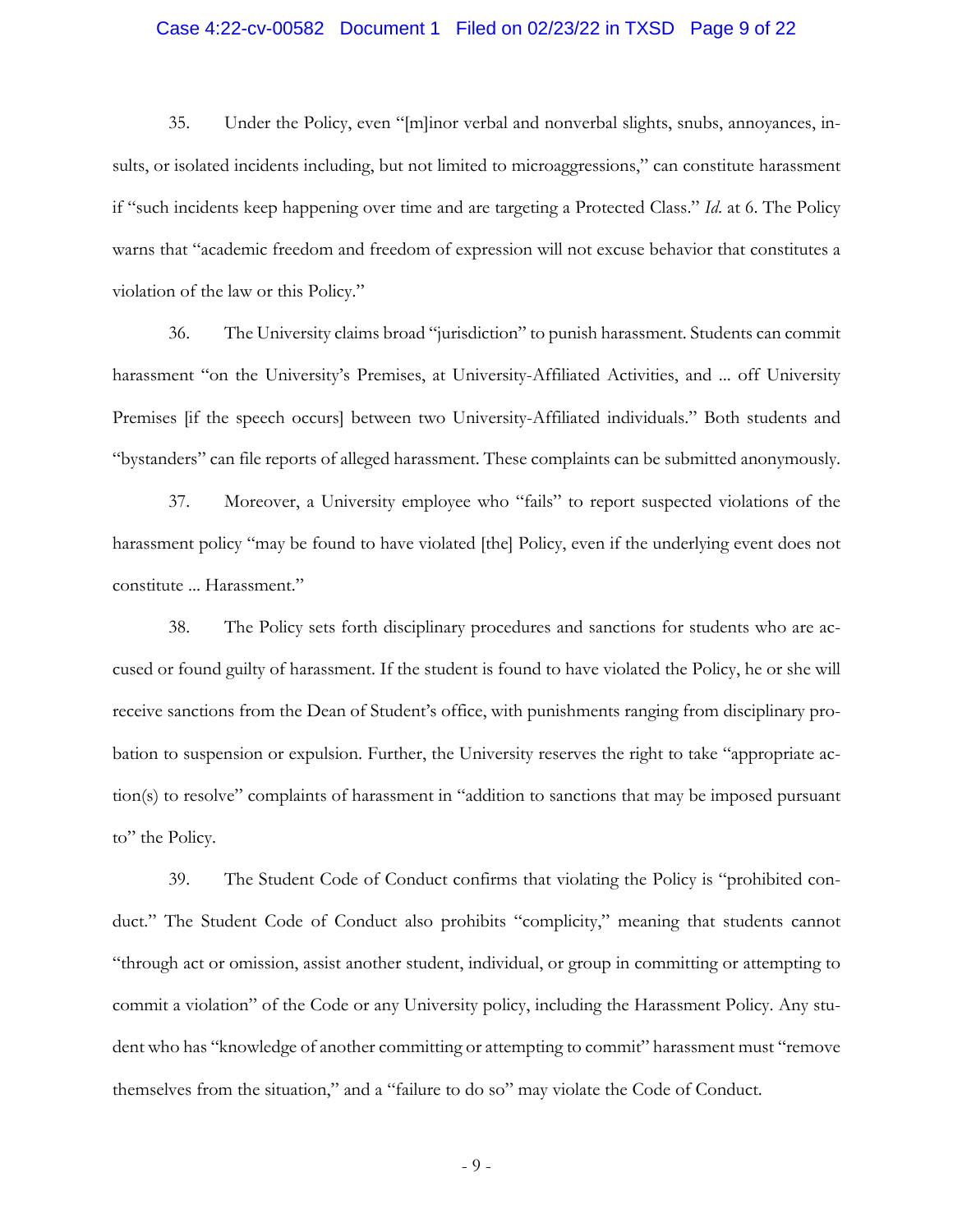### Case 4:22-cv-00582 Document 1 Filed on 02/23/22 in TXSD Page 10 of 22

40. The University has acknowledged that the Policy prohibits a broad swath of protected speech. In April 2021, the University's Deputy General Counsel, Jeffrey Palmer, spoke to a group of students about the Policy and "hate speech." Despite acknowledging that hate speech is protected by the Constitution, Palmer stated:

So, you might say to yourself, well, does that mean I can go out and say anything I want against any race, gender or religion? And the answer is no with regards to the University, right? Because we have policies, we have an anti-discrimination policy and anti-harassment policy so, presumably if you're saying something about a race, a religion, a gender, you're probably violating that policy. You're probably also violating the code of conduct. So that's where, even though it's protected under free speech, it actually ... isn't permitted by the University.

41. Palmer's speech is available on the University's intranet system and can be accessed by any student, faculty member, or University employee. Speech First's members, like many students at the University, have watched this video.

### **IV. The Effect of the Harassment Policy on Speech First's Members**

42. Speech First's members who attend the University are suffering concrete injuries as a direct result of the University's unconstitutional harassment policy. These students want to engage in speech that is arguably covered by the University's policy, but they credibly fear that the expression of their deeply held views will be considered "intimidating," "denigrating," "negative stereotyp[es]," and the like. Rather than risk being reported, investigated, or sanctioned, they do not speak as freely as they otherwise would.

43. One Speech First member, "Student A," is a freshman at the University.

44. Student A is politically conservative and holds views that are unpopular, controversial, and in the minority on campus.

45. Student A believes that affirmative action in college admissions is racist and fundamentally un-American, and that admitting certain students based on race, instead of merit, benefits neither those students nor the universities who accept them.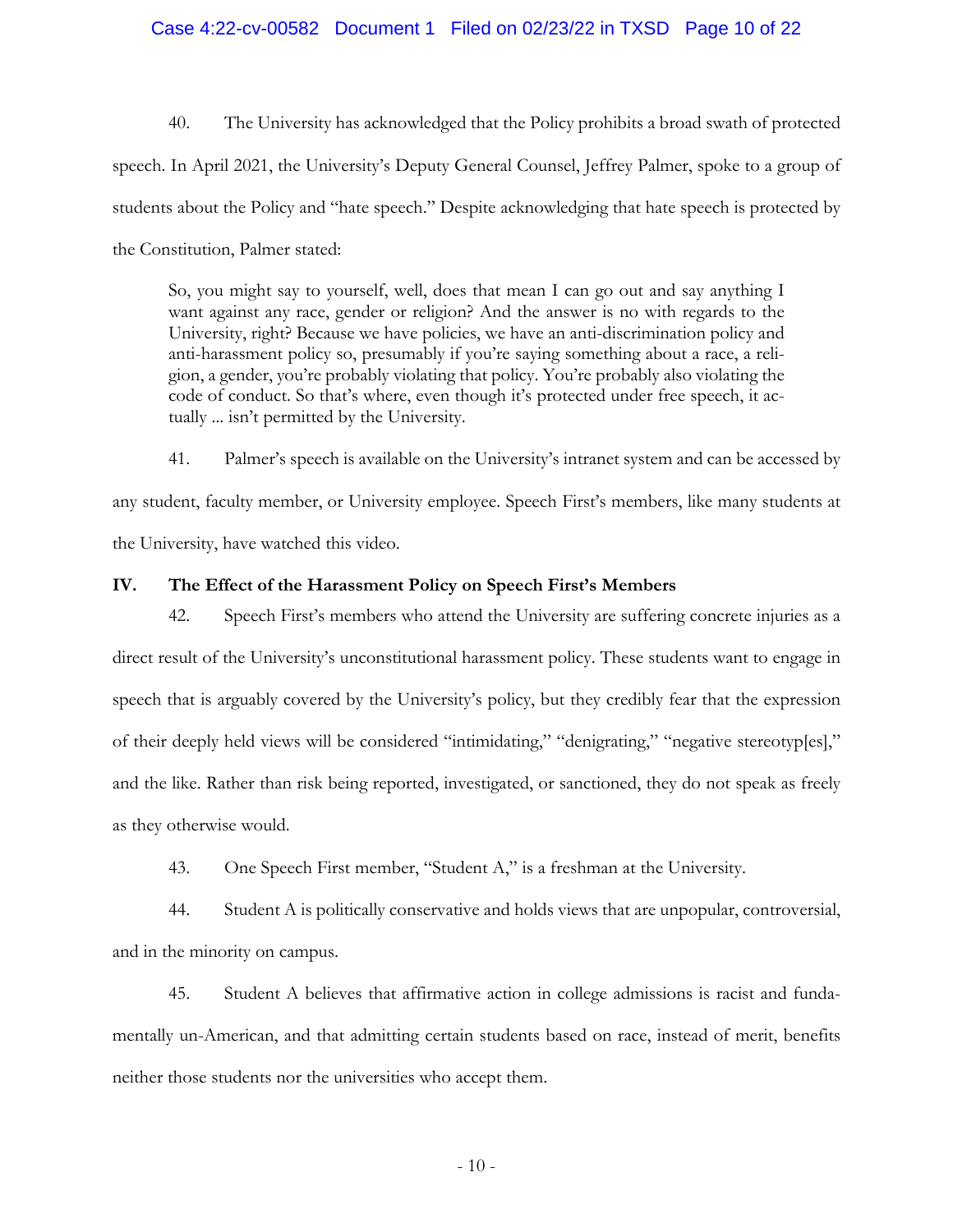### Case 4:22-cv-00582 Document 1 Filed on 02/23/22 in TXSD Page 11 of 22

46. Student A firmly opposes legalized abortion because he believes that life begins at conception. He believes there are no circumstances that justify allowing women to kill an innocent child.

47. Student A believes that human beings are created either male or female, and that someone cannot "transition" from one sex to the other based on whether they "feel" that they are a man or a woman. Student A tries to be respectful to everyone he encounters, but he doesn't want to be forced to call someone a "he" or a "she" (or to use some other form of "preferred pronouns") just because that person has decided that "their truth" involves being transgender or non-binary.

48. Student A believes that it is deeply unfair to allow biological males who identify as females to compete in women's sports. He thinks those men are simply stealing athletic opportunities away from actual women who have earned them.

49. Student A believes that marriage is between a man and a woman, and that children are best served by being raised by a father and a mother. He thinks that redefining marriage to include any arrangement between two people is a slippery slope that will eventually lead to society being forced to accept marriages among multiple people or something even worse. His beliefs about marriage also stem from his Christian faith.

50. Student A is strongly against illegal immigration and believes that we need to enforce our immigration laws against anyone who is here illegally, no matter when they came here. Being a "Dreamer" who arrived here as a minor is not an excuse for continuing to break federal law by remaining in the country illegally.

51. Student A enrolled in the University because he wanted to learn in a challenging environment where students and faculty are free to engage in lively, fearless debate and deliberation.

52. Student A wants to engage in open and robust intellectual debate with his fellow students about these topics in the classroom, in other areas of campus, online, and in the City of Houston.

- 11 -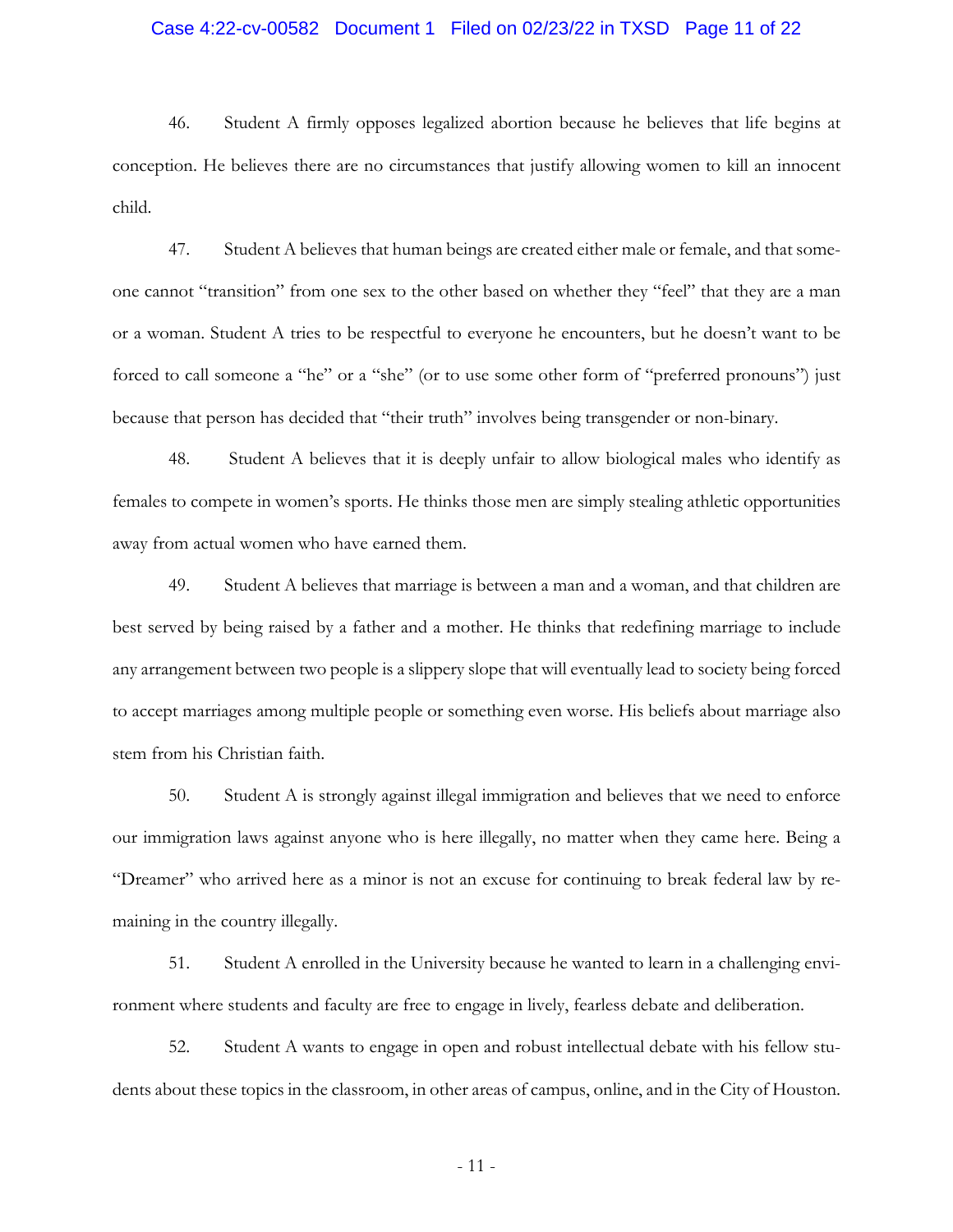### Case 4:22-cv-00582 Document 1 Filed on 02/23/22 in TXSD Page 12 of 22

53. When another a classmate or another member of the university community voices contrary views about affirmative action, abortion, gender identity, the nuclear family, or immigration, Student A wants to point out the flaws in their arguments and convince them to change their minds.

54. Student A wants to speak directly to his classmates about these topics, and he wants to talk frequently and repeatedly on these issues. Given his views, he knows that many of these conversations will be heated and passionate. But he wants to have these conversations because he feels strongly about these issues.

55. But the University's harassment policy makes Student A reluctant to openly express his opinions.

56. Student A does not fully express himself or talk about certain issues because he fears that sharing his beliefs may be considered "harassment." He fears that other students will find his views "humiliating," "abusive," "threatening," "denigrating," "averse," or "intimidating" and claim that his views "interfere[] with" their performance or "alter" their environment, especially if he shares those views passionately and repeatedly. Student A believes that many of the topics he wants to address could easily be considered "harassment" under the University's policy.

57. Student A's fears are grounded in his own personal experiences on campus. He has also watched a presentation on the University website given by a university administrator who informed members of student government that students can violate the harassment policy if they continually use "improper pronouns" when referring to another student, or if they "say[] something about a religion, a race, [or] a gender" that a listener may consider "hate speech." Knowing that University administrators consider expressions of his views to be "harassment" only enhances his fear of speaking openly about them.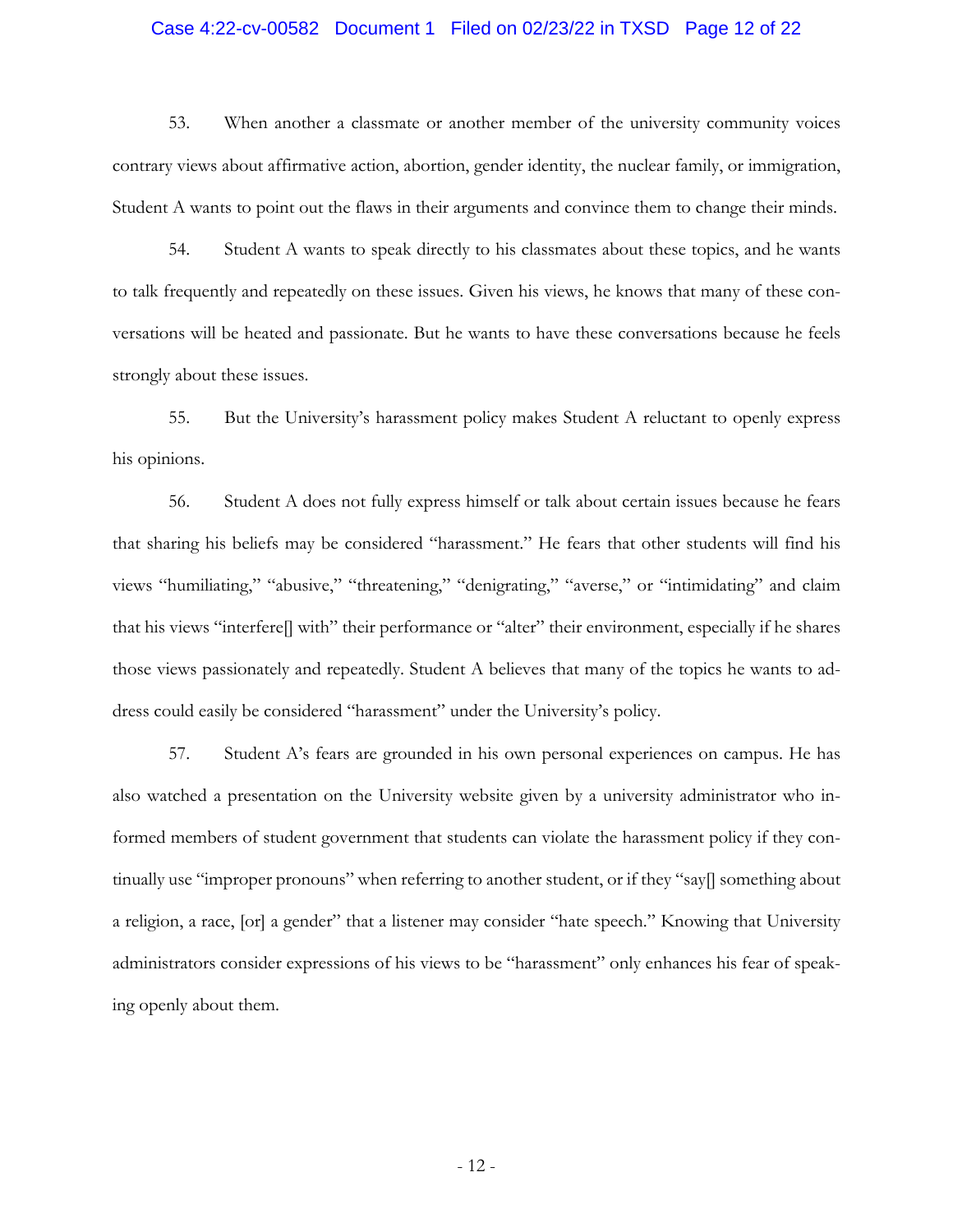### Case 4:22-cv-00582 Document 1 Filed on 02/23/22 in TXSD Page 13 of 22

58. Student A's reluctance to speak is magnified by the fact that he can also be punished for "assisting" in another student's "harassment" simply by failing to "remove" himself from a situation.

59. Another Speech First member, "Student B," is a sophomore at the University.

60. Student B is politically conservative and holds views that are unpopular, controversial, and in the minority on campus.

61. Student B strongly opposes illegal immigration. He believes that no one has the "right" to come to this country illegally and take jobs from American citizens. He thinks that illegal immigrants should not be eligible for government benefits and in-state tuition breaks funded by citizens who actually pay taxes. Student B also believes that we need to deport those who are living in the country illegally because we cannot have a safe and functioning society with open borders.

62. Student B believes that the Second Amendment exists to guard against government tyranny, and that gun control laws are unconstitutional and only prevent law-abiding citizens from defending themselves.

63. Student B believes that pay disparities between men and women are a straightforward consequence of the free market compensating individuals for what their work is worth. He thinks that laws mandating identical pay for men and women are absurd, unfair, and distort labor markets to solve a "problem" that doesn't exist.

64. Although Student B has no ill will against the LGBT community, there are a lot of things that he simply doesn't understand—like how someone's "pronouns" can be "they/them" or "ze/zir." He doesn't want to be required to use someone's "preferred pronouns" and play along with the fiction that people can "decide" whether they are a male, a female, or neither.

65. Student B enrolled in the University because he wanted to learn in a challenging environment where students and faculty are free to engage in lively, fearless debate and deliberation.

- 13 -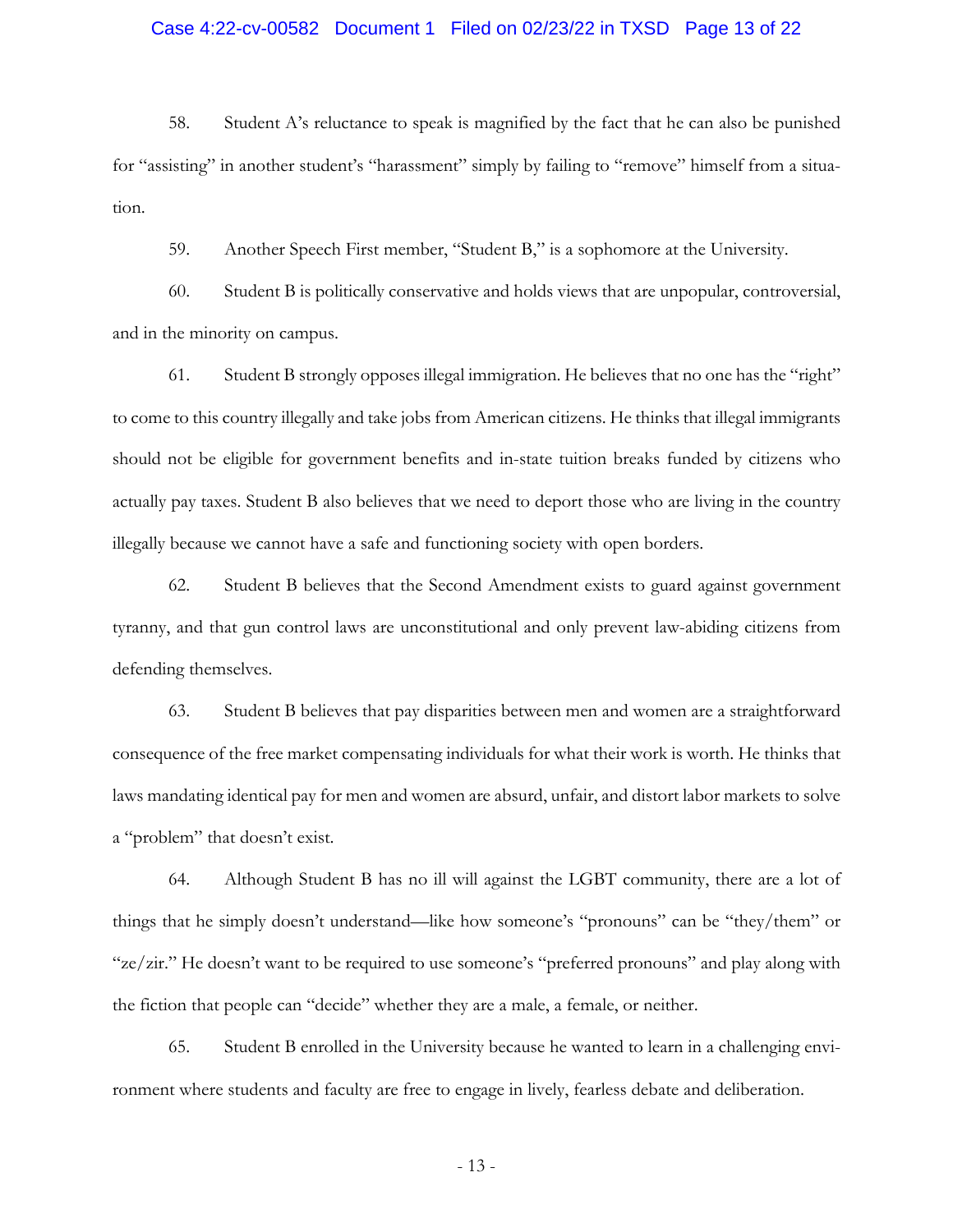### Case 4:22-cv-00582 Document 1 Filed on 02/23/22 in TXSD Page 14 of 22

66. Student B wants to engage in open and robust intellectual debate with his fellow students about these topics in the classroom, in other areas of campus, online, and in the City of Houston.

67. When another a classmate or another member of the university community voices contrary views about the Second Amendment, immigration, the gender pay gap, or using transgender people's "preferred pronouns," Student B wants to point out the flaws in their arguments and convince them to change their minds.

68. Student B wants to speak directly to his classmates about these topics, and he wants to talk frequently and repeatedly on these issues. Given his views, he knows that many of these conversations will be heated and passionate. But he wants to have these conversations because he feels strongly about these issues.

69. But the University's harassment policy makes Student B reluctant to openly express his opinions.

70. Student B does not fully express himself or talk about certain issues because he fears that sharing his beliefs may be considered "harassment." He fears that other students will find his views "humiliating," "abusive," "threatening," "denigrating," "averse," or "intimidating" and claim that his views "interfere[] with" their performance or "alter" their environment, especially if he shares those views passionately and repeatedly. Student B believes that many of the topics that he wants to address could easily be considered "harassment" under the University's policy.

71. Student B's fears are grounded in his own personal experiences on campus. He has also watched a presentation on the University website given by a university administrator who informed members of student government that students can violate the harassment policy if they continually use "improper pronouns" when referring to another student, or if they "say[] something about a religion, a race, [or] a gender" that a listener may consider "hate speech." Knowing that University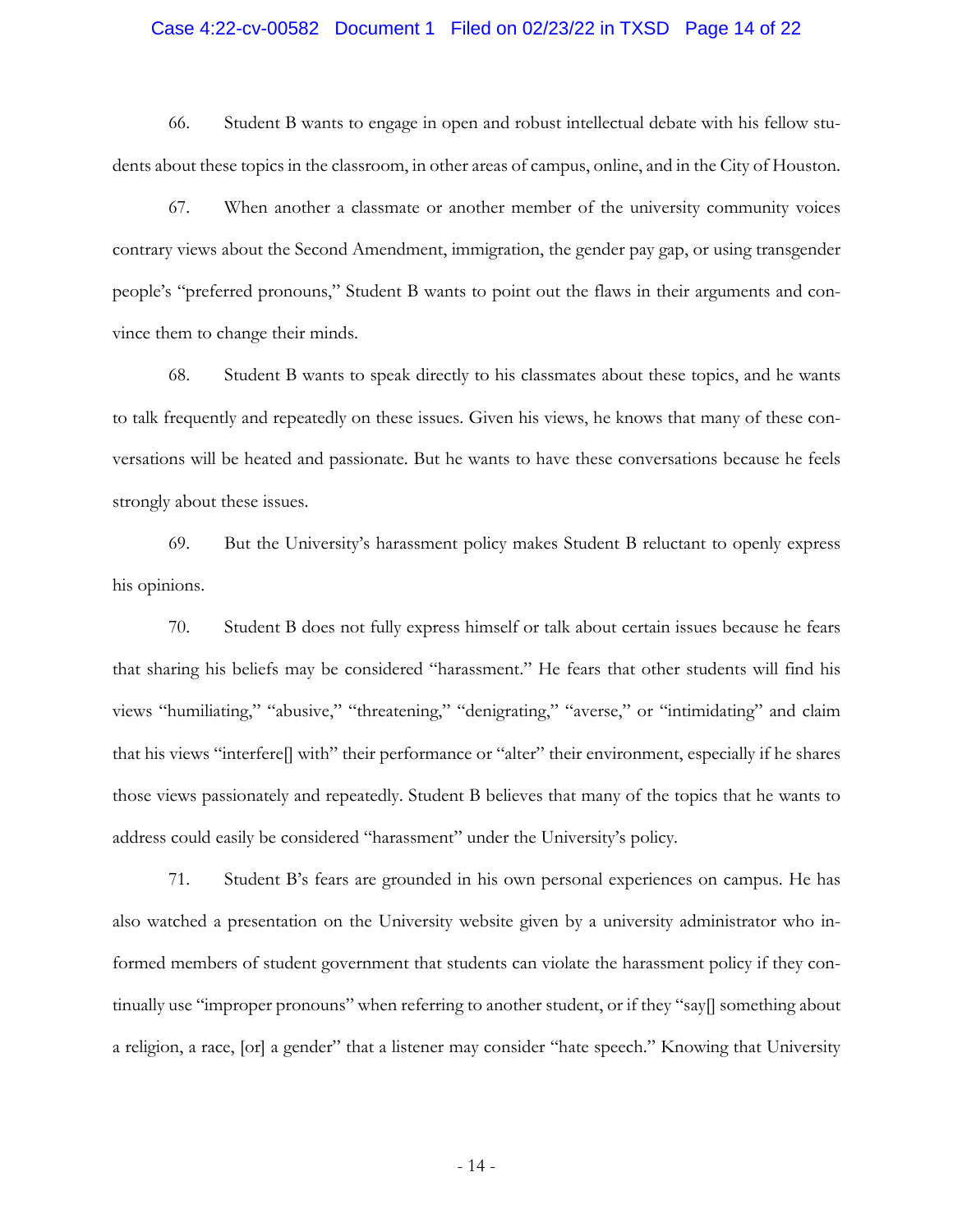### Case 4:22-cv-00582 Document 1 Filed on 02/23/22 in TXSD Page 15 of 22

administrators consider expressions of his views to be "harassment" only enhances his fear of speaking openly about them.

72. Student B's reluctance to speak is magnified by the fact that he can also be punished for "assisting" in another student's "harassment" simply by failing to "remove" himself from a situation.

73. Another Speech First member, "Student C," is a freshman at the University.

74. Student C is politically conservative and holds political beliefs that are unpopular, controversial, and in the minority on campus.

75. Student C believes that allowing biologically male athletes who identify as female to compete in women's sports is fundamentally unjust, because men and women have innate physiological differences that cannot be erased simply because someone chooses to "identify" as a member of the opposite sex. She believes that school administrators who ignore those differences are prioritizing identity politics and political correctness over the interests of women.

76. As a woman, Student C does not want to be forced to "affirm" that a man is really a "woman" just because he decides to identify as one.

77. Student C believes that the policies pushed by activist groups like the Black Lives Matter organization are corrosive to society and harmful to race relations. For example, she believes that creating "black spaces" or "spaces for people of color" on college campuses is just segregation by another name. She thinks the idea that any person is "privileged" based solely on his or her race is the definition of racism.

78. Student C believes that abortion is morally wrong, and that people who choose to have abortions are not killing a "fetus" or a "clump of cells"—they're killing another human being. She believes that abortion should be illegal, regardless of whether a pregnancy is "planned" or "wanted."

- 15 -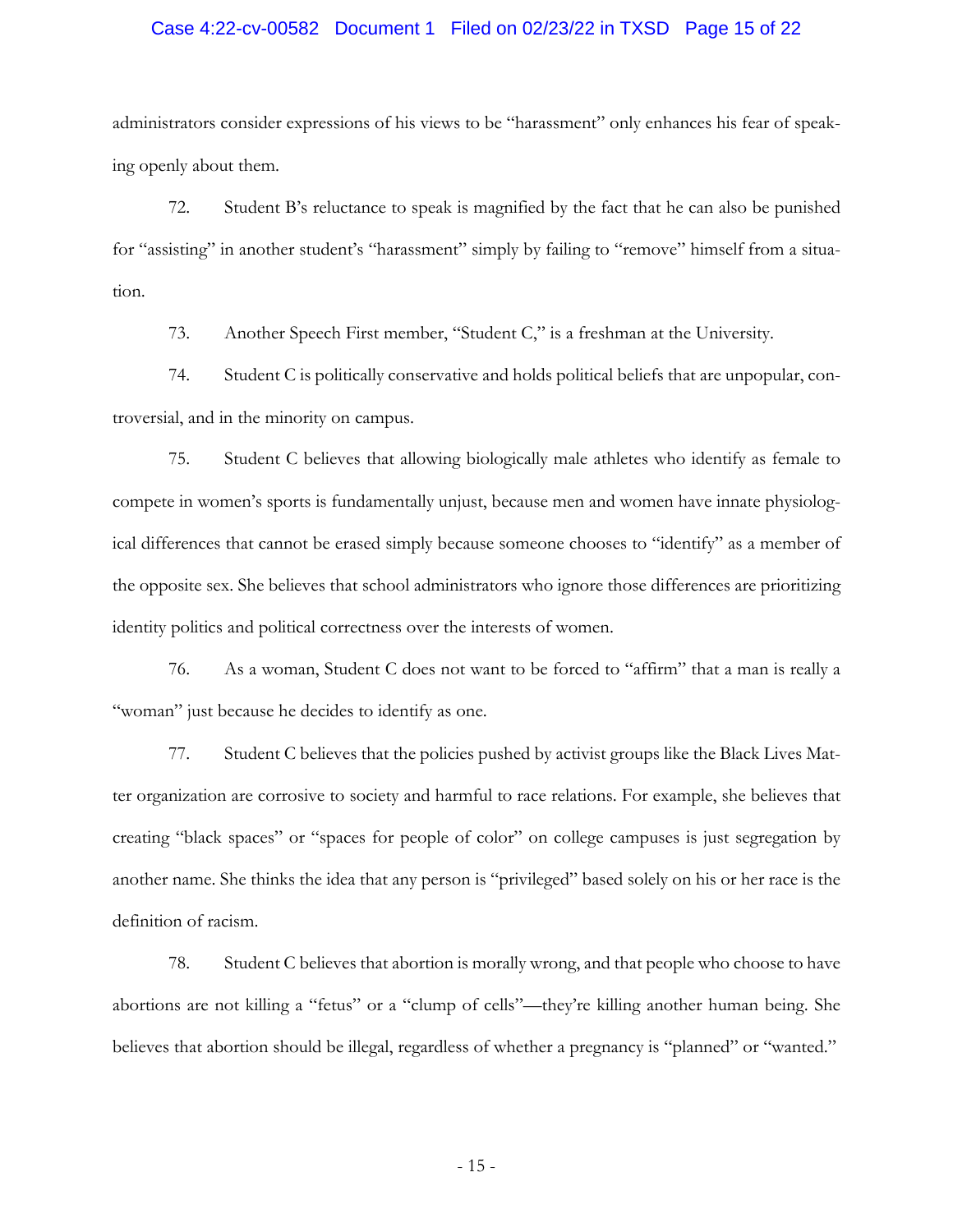### Case 4:22-cv-00582 Document 1 Filed on 02/23/22 in TXSD Page 16 of 22

79. Student C strongly supports the State of Israel, and believes that Palestinian movements like the Boycott, Divest, Sanction campaigns on many college campuses are anti-Semitic.

80. Student C enrolled in the University because she wanted to learn in a challenging environment where students and faculty are free to engage in lively, fearless debate and deliberation.

81. Student C wants to engage in open and robust intellectual debate with her fellow students about these topics in the classroom, in other areas of campus, online, and in the City of Houston.

82. When another a classmate or another member of the university community voices contrary views about whether "transgender women" are really women, whether abortion is immoral, or whether the State of Israel has a right to defend itself against Palestinians, Student C wants to point out the flaws in their arguments and convince them to change their minds.

83. Student C wants to speak directly to her classmates about these topics, and she wants to talk frequently and repeatedly on these issues. Given her views, she knows that many of these conversations will be heated and passionate. But she wants to have these conversations because she feels strongly about these issues.

84. But the University's harassment policy makes Student C reluctant to openly express her opinions.

85. Student C does not fully express herself or talk about certain issues because she fears that sharing her beliefs may be considered "harassment." She fears that other students will find her views "humiliating," "abusive," "threatening," "denigrating," "averse," or "intimidating" and claim that her views "interfere[] with" their performance or "alter" their environment, especially if she shares those views passionately and repeatedly. Student C believes that many of the topics that she wants to address could easily be considered "harassment" under the University's policy.

86. Student C's fears are grounded in her own personal experiences on campus. She has also watched a presentation on the University website given by a university administrator who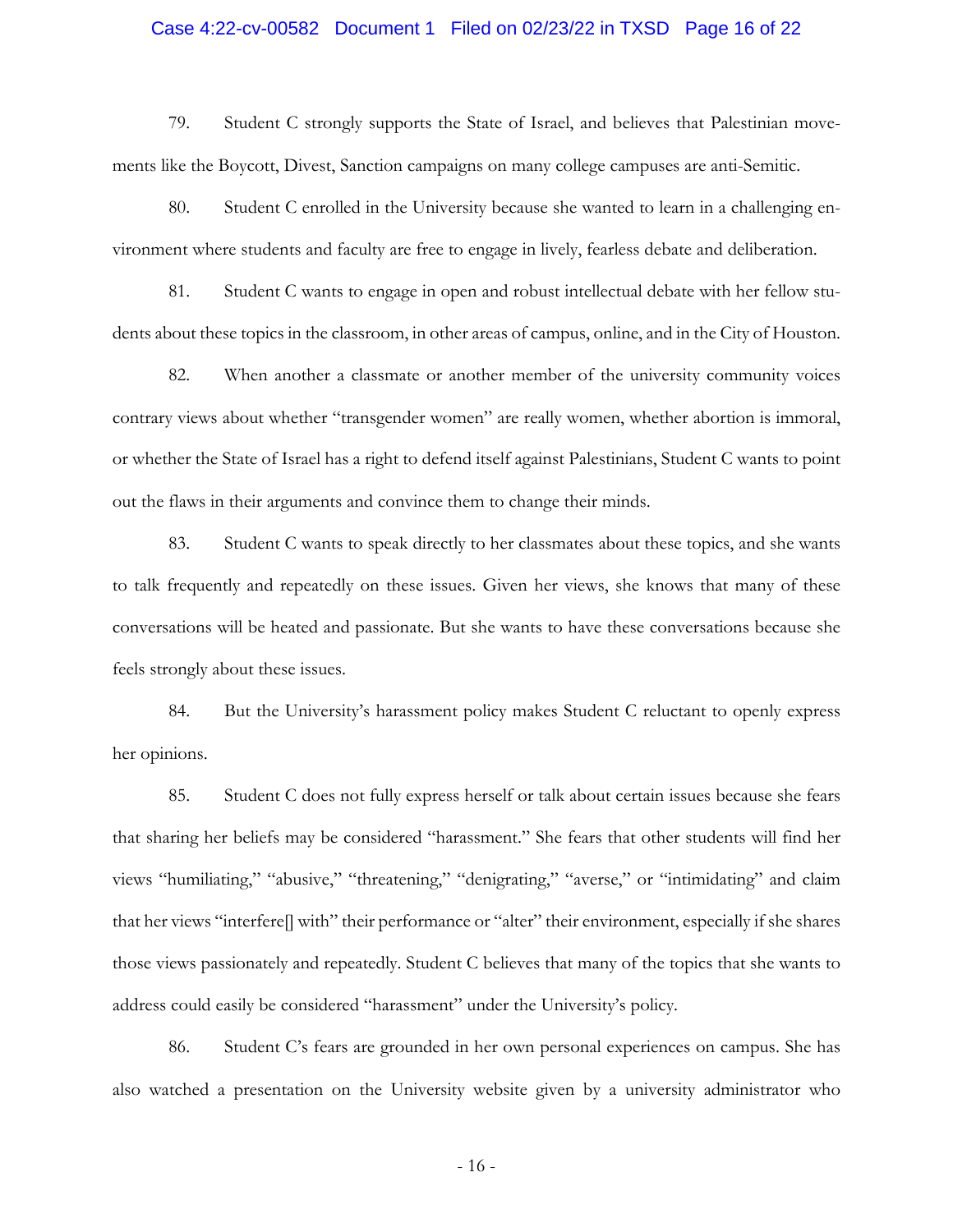### Case 4:22-cv-00582 Document 1 Filed on 02/23/22 in TXSD Page 17 of 22

informed members of student government that students can violate the harassment policy if they continually use "improper pronouns" when referring to another student, or if they "say[] something about a religion, a race, [or] a gender" that a listener may consider "hate speech." Knowing that University administrators consider expressions of her views to be "harassment" only enhances her fear of speaking openly about them.

87. Student C's reluctance to speak is magnified by the fact that she can also be punished for "assisting" in another student's "harassment" simply by failing to "remove" herself from a situation.

88. Similarly worded harassment policies have been applied to protected speech, or have been found to arguably ban protected speech, before.

89. In *Fenves*, for example, Speech First challenged the University of Texas's harassment policy. That policy prohibited "hostile or offensive speech" that is "sufficiently severe, pervasive, or persistent to create an objectively hostile environment"; that "interferes with or diminishes the victim's ability to participate in or benefit from" the University's activities; and that "personally describes or is personally directed to one or more specific individuals." 79 F.3d at 334 n.12. The Fifth Circuit held that this policy arguably covered Speech First's members, who "wish[ed] to engage in robust debate on timely and controversial political topics from a contrarian point of view." *Id.* at 330.

90. In *Dambrot v. Central Michigan University*, 55 F.3d 1177 (6th Cir. 1995), the plaintiffs challenged Central Michigan University's discriminatory-harassment policy. That policy prohibited "physical, verbal, or nonverbal behavior that subject[ed] an individual to an intimidating, hostile, or offensive educational, employment, or living environment" by "demeaning or slurring individuals" based on protected characteristics or "using symbols, [epithets] or slogans that infer[red] negative connotations about the individual's racial or ethnic affiliation." *Id.* at 1182. The Sixth Circuit held that this policy was unconstitutionally overbroad because, "on its face, the [policy] swe[pt] within its ambit

- 17 -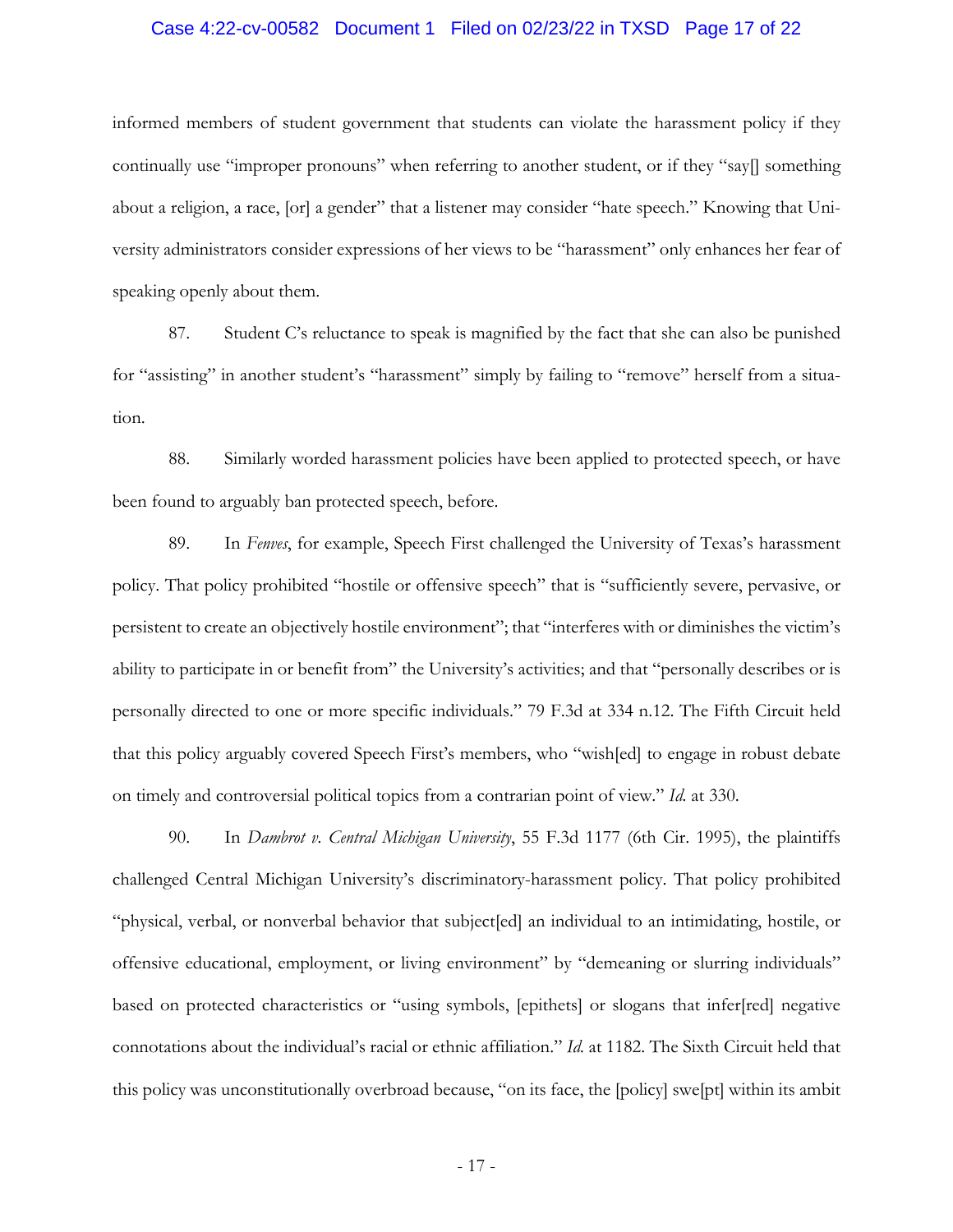### Case 4:22-cv-00582 Document 1 Filed on 02/23/22 in TXSD Page 18 of 22

both constitutionally protected activity … and unprotected conduct, making it subject to an overbreadth challenge." *Id.* at 1183.

91. In *Doe v. University of Michigan.*, 721 F. Supp. 852 (E.D. Mich. 1989), the plaintiffs challenged a University of Michigan policy prohibiting students from "'stigmatizing or victimizing' individuals or groups on the basis of race, ethnicity, religion, sex, sexual orientation, creed, national origin, ancestry, age, marital status, handicap or Vietnam-era veteran status." *Id.* at 853. The court held that the policy was unconstitutionally overbroad. *Id.* at 860.

92. In its most recent Title IX rulemaking, the Education Department studied the issue and found that harassment policies like the University's have been applied to protected speech. These policies have not only "infringed on constitutionally protected speech," but also led "'many potential speakers to conclude that it is better to stay silent.'" 85 Fed. Reg. at 30,164-65 & nn.738-39.

# **COUNT Violation of the First and Fourteenth Amendments**

93. Plaintiff repeats and realleges each of the prior allegations in this complaint.

94. The First Amendment prohibits public universities from adopting regulations of students that are "so broad as to chill the exercise of free speech and expression." *Dambrot*, 55 F.3d at 1182. "Because First Amendment freedoms need breathing space to survive, a state may regulate in the area only with narrow specificity." *Gooding v. Wilson*, 405 U.S. 518, 522 (1972). A public university must carefully craft its regulations "to punish only unprotected speech and not be susceptible of application to protected expression." *Id*.

95. A regulation is unconstitutionally overbroad if "a substantial number of its applications are unconstitutional." *United States v. Stevens*, 559 U.S. 460, 473 (2010). The Court must find such regulations facially unconstitutional because "the threat of enforcement of an overbroad [regulation] may deter or 'chill' constitutionally protected speech," as "[m]any persons, rather than undertake the considerable burden (and sometimes risk) of vindicating their rights through case-by-case litigation, will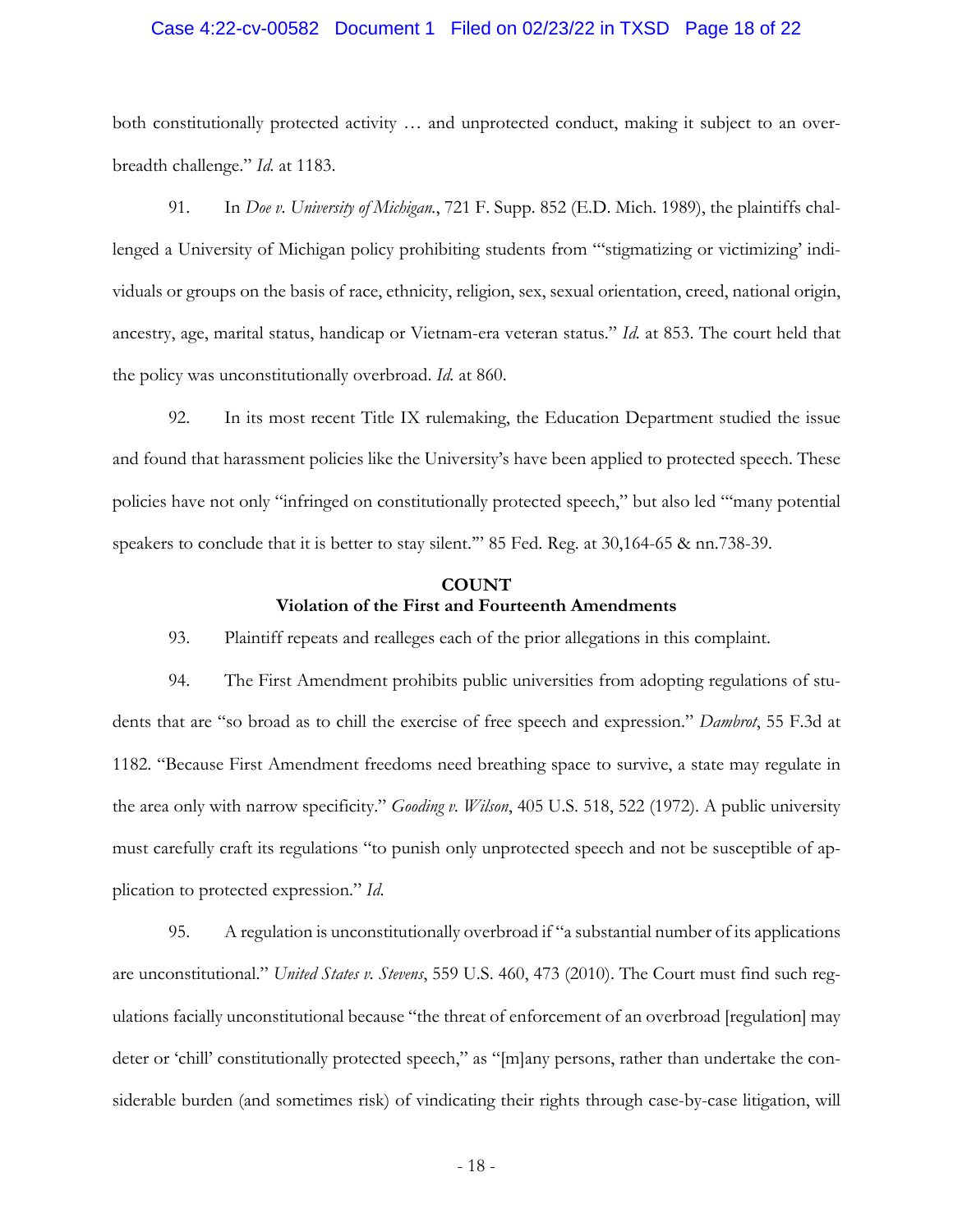### Case 4:22-cv-00582 Document 1 Filed on 02/23/22 in TXSD Page 19 of 22

choose simply to abstain from protected speech, harming not only themselves but society as a whole, which is deprived of an uninhibited marketplace of ideas." *Virginia v. Hicks*, 539 U.S. 113, 119 (2003).

96. "There is no categorical 'harassment exception' to the First Amendment's free speech clause." *Saxe*, 240 F.3d at 204. Rather, "[t]he right to provoke, offend and shock lies at the core of the First Amendment. This is particularly so on college campuses. Intellectual advancement has traditionally progressed through discord and dissent, as a diversity of views ensures that ideas survive because they are correct, not because they are popular." *Rodriguez v. Maricopa Cty. Cmty. Coll. Dist.*, 605 F.3d 703, 708 (9th Cir. 2010). "[I]f it is the speaker's opinion that gives offense, that consequence is a reason for according it constitutional protection." *Hustler Magazine, Inc. v. Falwell*, 485 U.S. 46, 55 (1988).

97. The University's harassment policy is facially unconstitutional under the Free Speech Clause.

98. While a university can prohibit harassment that amounts to "discrimination" against a protected class that is "so severe, pervasive, and objectively offensive that it can be said to deprive the victims of access to the educational opportunities or benefits provided by the school," *Davis*, 526 U.S. at 650, the University's harassment rule goes far beyond that. Its expansive terms and its refusal to adopt the speech-protective standard from *Davis* means it reaches large swaths of protected speech. It then imposes content-based, viewpoint-based restrictions on that speech.

99. The Supreme Court has consistently recognized the "substantial and expansive threats to free expression posed by content-based restrictions." *United States v. Alvarez*, 567 U.S. 709, 717 (2012). "Content-based regulations" are "presumptively invalid." *R.A.V. v. City of St. Paul*, 505 U.S. 377, 382 (1992). Accordingly, "any restriction based on the content of the speech must satisfy strict scrutiny, that is, the restriction must be narrowly tailored to serve a compelling government interest." *Pleasant Grove City v. Summum*, 555 U.S. 460, 469 (2009).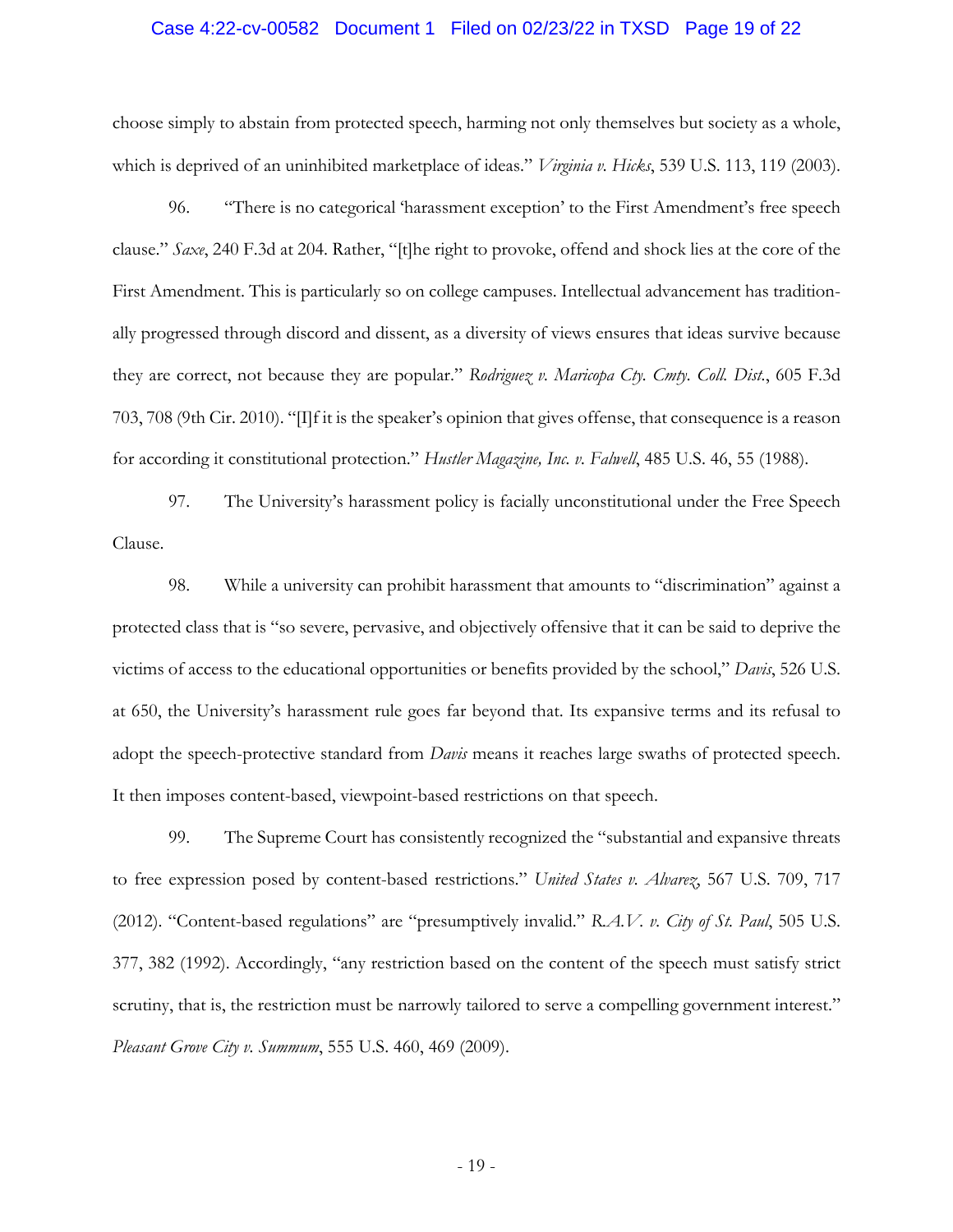### Case 4:22-cv-00582 Document 1 Filed on 02/23/22 in TXSD Page 20 of 22

100. "The First Amendment's hostility to content-based regulation extends" to "restrictions on particular viewpoints." *Reed v. Town of Gilbert*, 135 S. Ct. 2218, 2230 (2015). Policies cannot "suppress disfavored speech." *Id*. at 2229. Viewpoint discrimination is flatly prohibited. *See Iancu v. Brunetti*, 139 S. Ct. 2294, 2302 (2019).

101. By restricting offensive speech about personal characteristics such as race, ethnicity, or gender, the harassment policy is a content-based and viewpoint-based restriction on protected speech. The University has no compelling interest in suppressing the unfettered exchange of viewpoints.

102. Even if the University could identify a compelling interest, its viewpoint-discriminatory ban is not narrowly tailored to furthering that interest. A policy that adopted the *Davis* standard verbatim is a narrower alternative that solves any legitimate interest the University might have. And the University's policy covers categories, including "genetic information" and "veteran's status," that go beyond what federal antidiscrimination laws require. *See Fenves*, 979 F.3d at 337 n.16 (describing the constitutionality of such a policy as "self-evidently dubious").

103. Defendants adopted this unconstitutional policy under color of state law.

**WHEREFORE**, Speech First respectfully requests that this Court enter judgment in favor of Plaintiff and against Defendants and provide the following relief:

A. A declaratory judgment that the University's harassment policy violates the First and Fourteenth Amendments;

B. A permanent injunction barring Defendants from enforcing the University's harassment policy;

C. A preliminary injunction granting the relief specified above during the pendency of this action;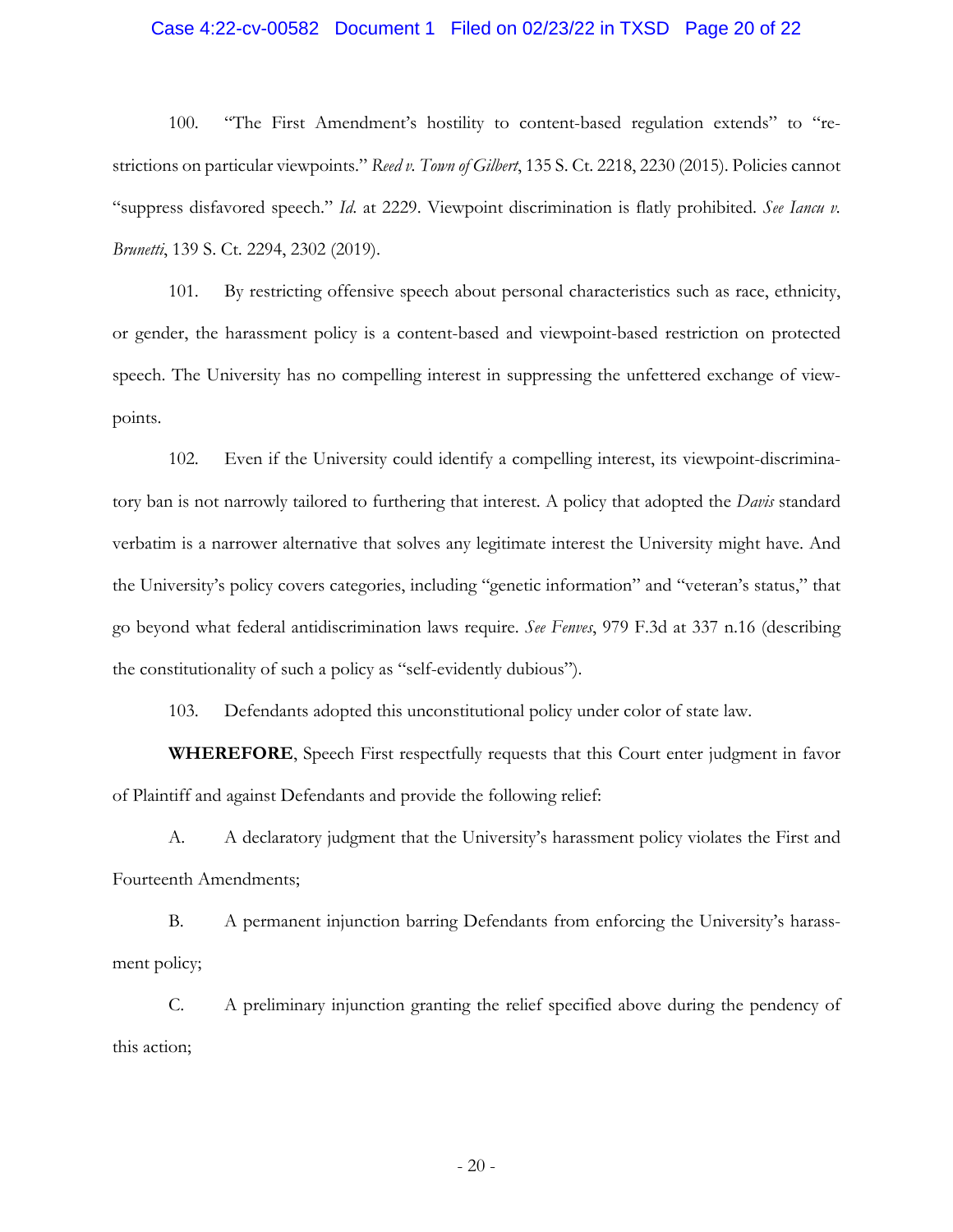### Case 4:22-cv-00582 Document 1 Filed on 02/23/22 in TXSD Page 21 of 22

D. An order holding Defendants jointly and severally liable for nominal damages in the

sum of \$1;

E. Plaintiff's reasonable costs and expenses of this action, including attorneys' fees, per

42 U.S.C. §1988 and all other applicable laws; and

F. All other relief that Plaintiff is entitled to.

Dated: February 23, 2022 Respectfully submitted,

*/s/ James F. Hasson*  J. Michael Connolly (*pro hac vice* forthcoming) Cameron T. Norris (*pro hac vice* forthcoming) James F. Hasson (TX Bar No. 24109982) CONSOVOY MCCARTHY PLLC 1600 Wilson Blvd., Suite 700 Arlington, VA 22209 (703) 243-9423 mike@consovoymccarthy.com cam@consovoymccarthy.com james@consovoymccarthy.com